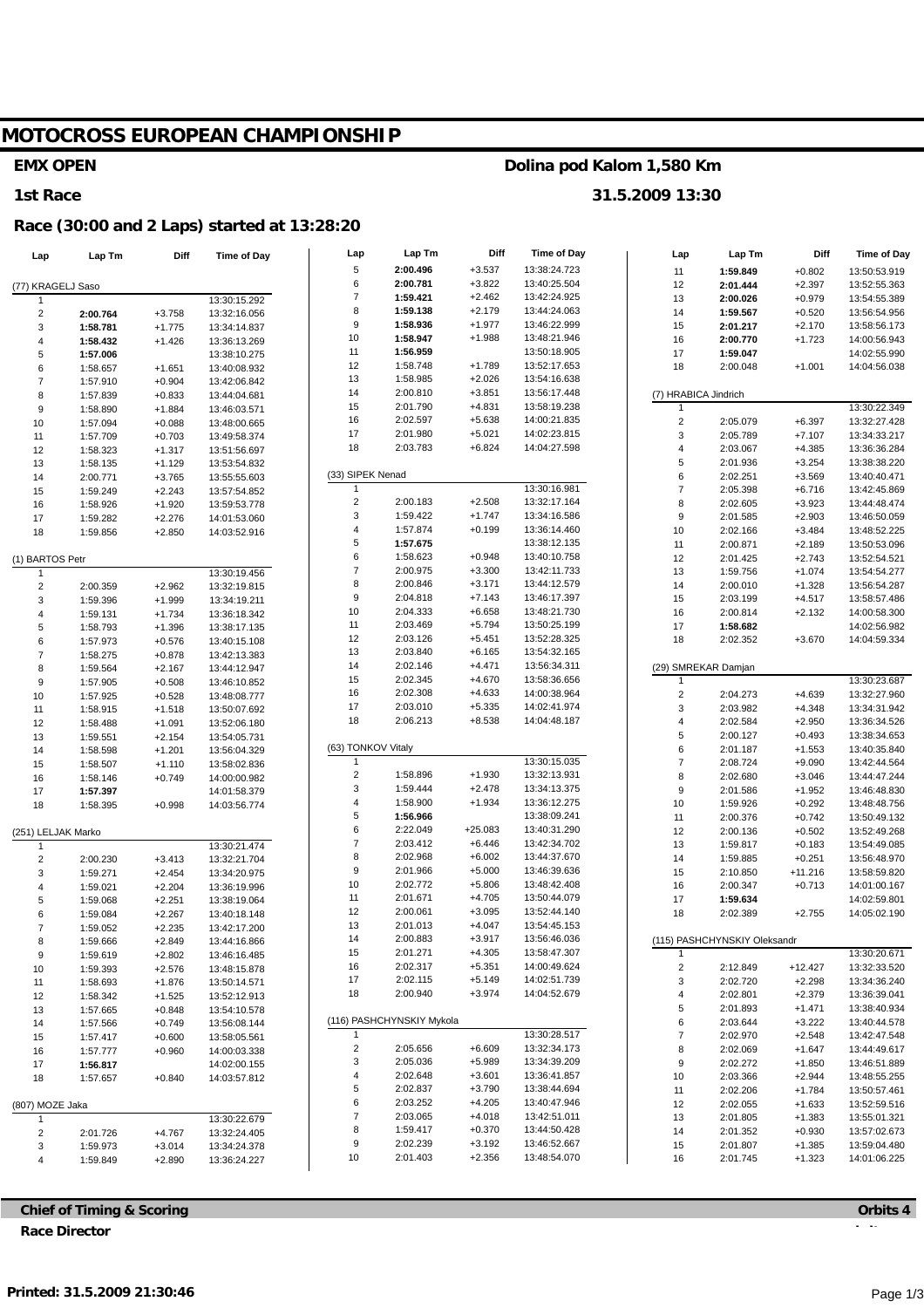# MOTOCROSS EUROPEAN CHAMPIONSHIP

#### **EMX OPEN**

#### 1st Race

### Race (30:00 and 2 Laps) started at 13:28:20

| Lap                     | Lap Tm                     | Diff                 | Time of Day                  | Lap                     | Lap Tm                      | Diff                 | <b>Time of Day</b>           | Lap                 | Lap Tm                      | Diff                 | <b>Time of Day</b>           |
|-------------------------|----------------------------|----------------------|------------------------------|-------------------------|-----------------------------|----------------------|------------------------------|---------------------|-----------------------------|----------------------|------------------------------|
| 17                      | 2:00.422                   |                      | 14:03:06.647                 | 3                       | 2:03.462                    | $+1.737$             | 13:34:34.408                 | 10                  | 2:03.081                    | $+0.043$             | 13:49:31.891                 |
| 18                      | 2:00.746                   | $+0.324$             | 14:05:07.393                 | 4                       | 2:02.748                    | $+1.023$             | 13:36:37.156                 | 11                  | 2:03.445                    | $+0.407$             | 13:51:35.336                 |
|                         |                            |                      |                              | 5                       | 2:02.813                    | $+1.088$             | 13:38:39.969                 | 12                  | 2:06.785                    | $+3.747$             | 13:53:42.121                 |
|                         | (110) KRYCHFALUSHYY Andriy |                      |                              | 6                       | 2:19.972                    | $+18.247$            | 13:40:59.941                 | 13                  | 2:03.848                    | $+0.810$             | 13:55:45.969                 |
|                         |                            |                      | 13:30:25.741                 | $\boldsymbol{7}$        | 2:03.668                    | $+1.943$             | 13:43:03.609                 | 14                  | 2:03.934                    | $+0.896$             | 13:57:49.903                 |
| $\overline{c}$          | 2:06.716                   | $+7.292$             | 13:32:32.457                 | 8                       | 2:02.978                    | $+1.253$             | 13:45:06.587                 | 15                  | 2:03.038                    |                      | 13:59:52.941                 |
| 3                       | 2:02.507                   | $+3.083$             | 13:34:34.964                 | 9                       | 2:02.056                    | $+0.331$             | 13:47:08.643                 | 16                  | 2:04.436                    | $+1.398$             | 14:01:57.377                 |
| $\overline{4}$          | 2:05.485                   | $+6.061$             | 13:36:40.449                 | 10                      | 2:01.725                    |                      | 13:49:10.368                 | 17                  | 2:04.060                    | $+1.022$             | 14:04:01.437                 |
| 5                       | 2:03.153                   | $+3.729$             | 13:38:43.602                 | 11                      | 2:01.742                    | $+0.017$             | 13:51:12.110                 |                     |                             |                      |                              |
| 6                       | 2:03.684                   | $+4.260$             | 13:40:47.286                 | 12                      | 2:04.969                    | $+3.244$             | 13:53:17.079                 |                     | (208) TADIC Kristijan       |                      |                              |
| $\overline{7}$          | 2:04.533                   | $+5.109$             | 13:42:51.819                 | 13                      | 2:03.726                    | $+2.001$             | 13:55:20.805                 | 1                   |                             |                      | 13:30:35.122                 |
| 8                       | 2:01.970                   | $+2.546$             | 13:44:53.789                 | 14                      | 2:03.920                    | $+2.195$             | 13:57:24.725                 | $\sqrt{2}$          | 2:11.215                    | $+7.944$             | 13:32:46.337                 |
| 9                       | 2:03.113                   | $+3.689$             | 13:46:56.902                 | 15                      | 2:03.711                    | $+1.986$             | 13:59:28.436                 | 3                   | 2:05.789                    | $+2.518$             | 13:34:52.126                 |
| 10                      | 2:03.260                   | $+3.836$             | 13:49:00.162                 | 16                      | 2:02.735                    | $+1.010$             | 14:01:31.171                 | $\overline{4}$      | 2:04.681                    | $+1.410$             | 13:36:56.807                 |
| 11                      | 2:02.286                   | $+2.862$             | 13:51:02.448                 | 17                      | 2:03.096                    | $+1.371$             | 14:03:34.267                 | 5                   | 2:04.663                    | $+1.392$             | 13:39:01.470                 |
| 12                      | 2:02.011                   | $+2.587$             | 13:53:04.459                 | 18                      | 2:03.313                    | $+1.588$             | 14:05:37.580                 | 6                   | 2:04.686                    | $+1.415$             | 13:41:06.156                 |
| 13                      | 2:01.613                   | $+2.189$             | 13:55:06.072                 |                         |                             |                      |                              | $\overline{7}$      | 2:05.524                    | $+2.253$             | 13:43:11.680                 |
| 14                      | 2:01.667                   | $+2.243$             | 13:57:07.739                 | (224) URBAS Theo        |                             |                      |                              | 8                   | 2:06.817                    | $+3.546$             | 13:45:18.497                 |
| 15                      | 2:01.199                   | $+1.775$             | 13:59:08.938                 | 1                       |                             |                      | 13:30:33.053                 | 9                   | 2:04.587                    | $+1.316$             | 13:47:23.084                 |
| 16                      | 2:01.131                   | $+1.707$             | 14:01:10.069                 | $\overline{\mathbf{c}}$ | 2:10.308                    | $+8.586$             | 13:32:43.361                 | 10                  | 2:04.924                    | $+1.653$             | 13:49:28.008                 |
| 17                      | 1:59.424                   |                      | 14:03:09.493                 | 3                       | 2:05.708                    | $+3.986$             | 13:34:49.069                 | 11                  | 2:06.242                    | $+2.971$             | 13:51:34.250                 |
| 18                      | 2:00.140                   | $+0.716$             | 14:05:09.633                 | 4                       | 2:04.508                    | $+2.786$             | 13:36:53.577                 | 12                  | 2:06.980                    | $+3.709$             | 13:53:41.230                 |
|                         |                            |                      |                              | 5                       | 2:10.320                    | $+8.598$             | 13:39:03.897                 | 13                  | 2:04.085                    | $+0.814$             | 13:55:45.315                 |
|                         | (35) HIRSCHMUGL Mario      |                      |                              | 6                       | 2:03.087                    | $+1.365$             | 13:41:06.984                 | 14                  | 2:03.782                    | $+0.511$             | 13:57:49.097                 |
| $\overline{\mathbf{1}}$ |                            |                      | 13:30:28.139                 | $\overline{\mathbf{7}}$ | 2:04.646                    | $+2.924$             | 13:43:11.630                 | 15                  | 2:05.508                    | $+2.237$             | 13:59:54.605                 |
| $\overline{2}$          | 2:07.245                   | $+5.633$             | 13:32:35.384                 | 8                       | 2:05.250                    | $+3.528$             | 13:45:16.880                 | 16                  | 2:03.271                    |                      | 14:01:57.876                 |
| 3                       | 2:05.216                   | $+3.604$             | 13:34:40.600                 | 9                       | 2:03.286                    | $+1.564$             | 13:47:20.166                 | 17                  | 2:05.242                    | $+1.971$             | 14:04:03.118                 |
| $\overline{4}$          | 2:05.470                   | $+3.858$             | 13:36:46.070                 | $10$<br>11              | 2:02.799                    | $+1.077$<br>$+3.188$ | 13:49:22.965<br>13:51:27.875 |                     |                             |                      |                              |
| $\,$ 5 $\,$             | 2:03.687                   | $+2.075$             | 13:38:49.757                 | 12                      | 2:04.910<br>2:03.216        | $+1.494$             | 13:53:31.091                 | (37) ZVAN Matej     |                             |                      |                              |
| 6                       | 2:03.210                   | $+1.598$             | 13:40:52.967                 | 13                      | 2:03.935                    | $+2.213$             | 13:55:35.026                 | 1                   |                             |                      | 13:30:40.819                 |
| $\overline{7}$          | 2:04.323                   | $+2.711$             | 13:42:57.290                 | 14                      | 2:03.890                    | $+2.168$             | 13:57:38.916                 | $\sqrt{2}$          | 2:11.488                    | $+8.801$             | 13:32:52.307                 |
| 8                       | 2:03.236                   | $+1.624$             | 13:45:00.526                 | 15                      | 2:01.722                    |                      | 13:59:40.638                 | 3<br>$\overline{4}$ | 2:09.214                    | $+6.527$             | 13:35:01.521                 |
| 9                       | 2:02.814                   | $+1.202$             | 13:47:03.340                 | 16                      | 2:01.967                    | $+0.245$             | 14:01:42.605                 | 5                   | 2:06.507<br>2:07.914        | $+3.820$<br>$+5.227$ | 13:37:08.028                 |
| 10                      | 2:02.728                   | $+1.116$             | 13:49:06.068                 | 17                      | 2:01.927                    | $+0.205$             | 14:03:44.532                 | 6                   | 2:06.475                    | $+3.788$             | 13:39:15.942<br>13:41:22.417 |
| 11                      | 2:02.151                   | $+0.539$             | 13:51:08.219                 | 18                      | 2:03.198                    | $+1.476$             | 14:05:47.730                 | $\overline{7}$      | 2:04.773                    | $+2.086$             | 13:43:27.190                 |
| 12                      | 2:01.672                   | $+0.060$             | 13:53:09.891                 |                         |                             |                      |                              | 8                   | 2:02.687                    |                      | 13:45:29.877                 |
| 13                      | 2:02.665                   | $+1.053$             | 13:55:12.556                 |                         | (32) LOVAKOVIC Mirko        |                      |                              | $\boldsymbol{9}$    | 2:03.512                    | $+0.825$             | 13:47:33.389                 |
| 14                      | 2:01.708<br>2:02.875       | $+0.096$<br>$+1.263$ | 13:57:14.264<br>13:59:17.139 | 1                       |                             |                      | 13:30:34.745                 | 10                  | 2:04.899                    | $+2.212$             | 13:49:38.288                 |
| 15<br>16                | 2:01.612                   |                      | 14:01:18.751                 | $\mathbf 2$             | 2:10.191                    | $+7.110$             | 13:32:44.936                 | 11                  | 2:04.533                    | $+1.846$             | 13:51:42.821                 |
| 17                      | 2:02.742                   | $+1.130$             | 14:03:21.493                 | 3                       | 2:06.095                    | $+3.014$             | 13:34:51.031                 | 12                  | 2:03.527                    | $+0.840$             | 13:53:46.348                 |
| 18                      | 2:04.282                   | $+2.670$             | 14:05:25.775                 | 4                       | 2:05.230                    | $+2.149$             | 13:36:56.261                 | 13                  | 2:04.955                    | $+2.268$             | 13:55:51.303                 |
|                         |                            |                      |                              | 5                       | 2:03.980                    | $+0.899$             | 13:39:00.241                 | 14                  | 2:05.421                    | $+2.734$             | 13:57:56.724                 |
|                         | (8) HANSEN Allan Scheel    |                      |                              | 6                       | 2:05.156                    | $+2.075$             | 13:41:05.397                 | 15                  | 2:07.791                    | $+5.104$             | 14:00:04.515                 |
| -1                      |                            |                      | 13:30:31.062                 | $\boldsymbol{7}$        | 2:03.364                    | $+0.283$             | 13:43:08.761                 | 16                  | 2:04.694                    | $+2.007$             | 14:02:09.209                 |
| $\overline{2}$          | 2:06.949                   | $+6.039$             | 13:32:38.011                 | 8                       | 2:04.274                    | $+1.193$             | 13:45:13.035                 | 17                  | 2:05.105                    | $+2.418$             | 14:04:14.314                 |
| 3                       | 2:04.497                   | $+3.587$             | 13:34:42.508                 | 9                       | 2:04.075                    | $+0.994$             | 13:47:17.110                 |                     |                             |                      |                              |
|                         | 2:04.911                   | $+4.001$             | 13:36:47.419                 | 10                      | 2:03.980                    | $+0.899$             | 13:49:21.090                 |                     | (38) RADUTA Adrian Valentin |                      |                              |
| 5                       | 2:03.272                   | $+2.362$             | 13:38:50.691                 | 11                      | 2:04.096                    | $+1.015$             | 13:51:25.186                 | -1                  |                             |                      | 13:30:34.513                 |
| 6                       | 2:03.443                   | $+2.533$             | 13:40:54.134                 | 12                      | 2:04.042                    | $+0.961$             | 13:53:29.228                 | $\overline{2}$      | 2:11.384                    | +8.584               | 13:32:45.897                 |
| $\overline{7}$          | 2:02.545                   | $+1.635$             | 13:42:56.679                 | 13                      | 2:03.081                    |                      | 13:55:32.309                 | 3                   | 2:09.575                    | $+6.775$             | 13:34:55.472                 |
| 8                       | 2:01.177                   | $+0.267$             | 13:44:57.856                 | 14                      | 2:03.973                    | $+0.892$             | 13:57:36.282                 | $\overline{4}$      | 2:07.098                    | $+4.298$             | 13:37:02.570                 |
| 9                       | 2:02.228                   | $+1.318$             | 13:47:00.084                 | 15                      | 2:03.104                    | $+0.023$             | 13:59:39.386                 | 5                   | 2:07.730                    | $+4.930$             | 13:39:10.300                 |
| 10                      | 2:00.910                   |                      | 13:49:00.994                 | 16                      | 2:05.354                    | $+2.273$             | 14:01:44.740                 | 6                   | 2:05.794                    | $+2.994$             | 13:41:16.094                 |
| 11                      | 2:02.610                   | $+1.700$             | 13:51:03.604                 | 17                      | 2:09.102                    | $+6.021$             | 14:03:53.842                 | $\overline{7}$      | 2:11.984                    | $+9.184$             | 13:43:28.078                 |
| 12                      | 2:01.995                   | $+1.085$             | 13:53:05.599                 |                         |                             |                      |                              | 8                   | 2:04.492                    | $+1.692$             | 13:45:32.570                 |
| 13                      | 2:11.909                   | $+10.999$            | 13:55:17.508                 |                         | (21) BRUCHART SANCHEZ Ramon |                      |                              | 9                   | 2:05.289                    | $+2.489$             | 13:47:37.859                 |
| 14                      | 2:03.020                   | $+2.110$             | 13:57:20.528                 |                         |                             |                      | 13:30:36.090                 | 10                  | 2:06.058                    | $+3.258$             | 13:49:43.917                 |
| 15                      | 2:01.081                   | $+0.171$             | 13:59:21.609                 | $\overline{c}$          | 2:11.196                    | $+8.158$             | 13:32:47.286                 | 11                  | 2:03.676                    | $+0.876$             | 13:51:47.593                 |
| 16                      | 2:02.387                   | $+1.477$             | 14:01:23.996                 | 3                       | 2:07.556                    | $+4.518$             | 13:34:54.842                 | 12                  | 2:02.800                    |                      | 13:53:50.393                 |
| 17                      | 2:01.378                   | $+0.468$             | 14:03:25.374                 | 4                       | 2:07.216                    | $+4.178$             | 13:37:02.058                 | 13                  | 2:08.339                    | $+5.539$             | 13:55:58.732                 |
| 18                      | 2:09.675                   | $+8.765$             | 14:05:35.049                 | 5                       | 2:05.687                    | $+2.649$             | 13:39:07.745                 | 14                  | 2:05.402                    | $+2.602$             | 13:58:04.134                 |
|                         |                            |                      |                              | 6                       | 2:05.489                    | $+2.451$             | 13:41:13.234                 | 15                  | 2:05.360                    | $+2.560$             | 14:00:09.494                 |
|                         | (122) ZAFRAN Aleksander    |                      |                              | 7                       | 2:04.802                    | $+1.764$             | 13:43:18.036                 | 16                  | 2:06.131                    | $+3.331$             | 14:02:15.625                 |
| $\mathbf{1}$            |                            |                      | 13:30:24.591                 | 8                       | 2:04.667                    | $+1.629$             | 13:45:22.703                 | 17                  | 2:04.841                    | $+2.041$             | 14:04:20.466                 |
| $\overline{2}$          | 2:06.355                   | $+4.630$             | 13:32:30.946                 | 9                       | 2:06.107                    | $+3.069$             | 13:47:28.810                 |                     |                             |                      |                              |

Dolina pod Kalom 1,580 Km

31.5.2009 13:30

**Chief of Timing & Scoring Race Director** 

## Orbits 4